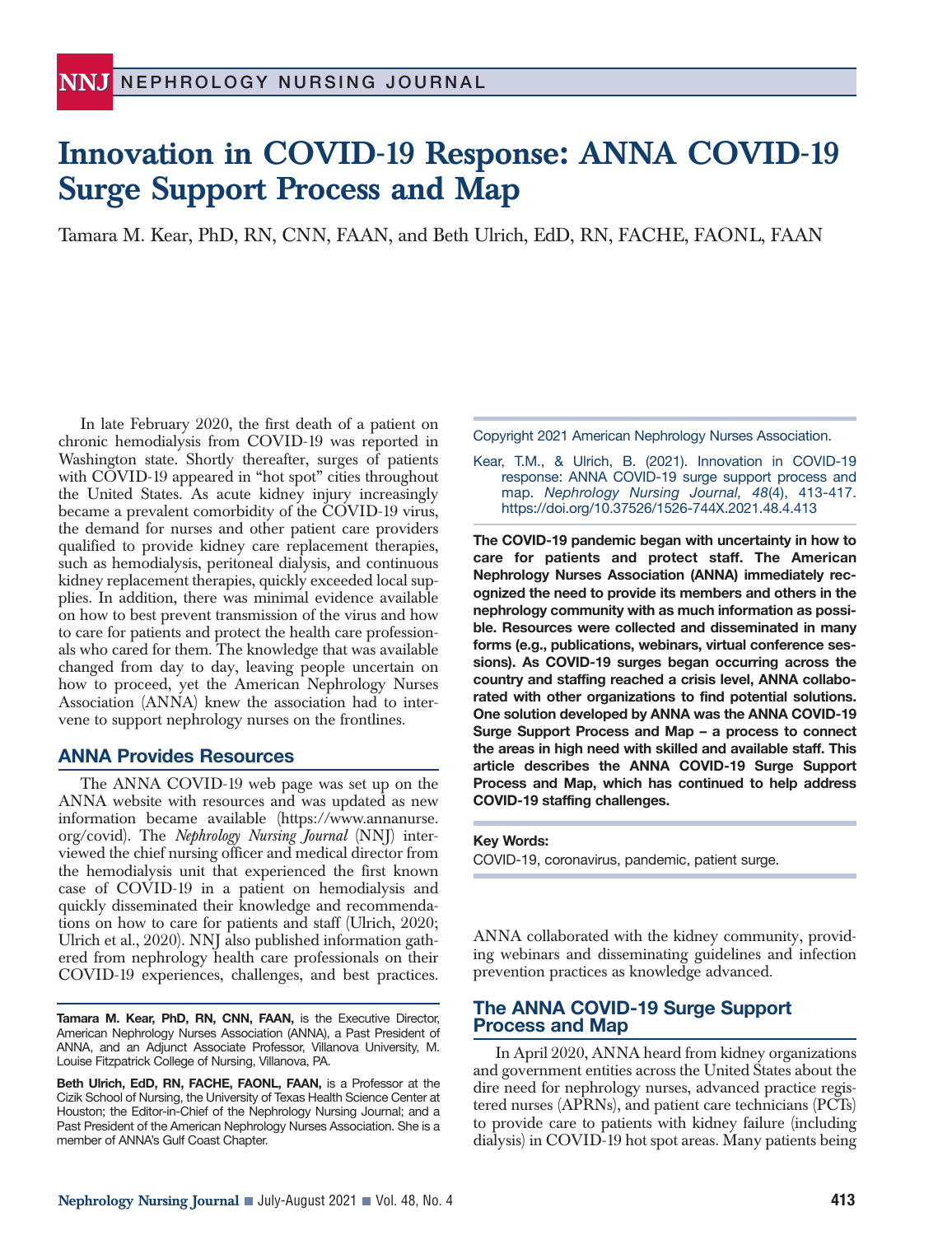admitted to hospitals with COVID-19 were experiencing kidney injury. The first calls to ANNA for experienced dialysis staff occurred on April 13, 2020, when the ANNA national office received calls from the New York State Department of Health, DaVita Kidney Care, and The National Forum of End Stage Renal Disease (ESRD) Networks. ANNA was told about the intensifying crisis in New York City and other large cities, such as New Orleans and Chicago, caused by the shortage of staff trained to perform life-saving dialysis in these cities' hospitals.

The American Nephrology Nursing Association convened an emergency meeting on April 17, 2020, of 33 dialysis leaders and public health agencies to address the issue. This meeting led ANNA to develop a process to connect the areas in high need with skilled and available staff. Within 48 hours of the meeting, the ANNA COVID-19 Surge Support Process and Map was launched (see Figure 1).

### **Objectives and Outcomes**

The objective of the ANNA COVID-19 Surge Support Process and Map project was to connect health systems and dialysis employers across the United States with skilled and available staff by developing a real-time, visual tool and process to meet an urgent need. It is not possible to redeploy staff from non-dialysis settings to perform dialysis due to the unique skills and education possessed by this group of health care providers. It also is not possible to quicky educate and train staff to perform dialysis therapies; this training often takes 3 to 6 months to complete under preceptorship and direct learning and supervision. Therefore, when there was an urgent need in COVID-19 hot spots, the only solution was to link staff with strong dialysis skills to the areas with a high demand for these skills.

## **Using the ANNA COVID-19 Surge Support Process and Map**

The ANNA COVID-19 Surge Support Process and Map can be used by organizations with needs and nephrology staff who are willing to help meet the need. Organizations provide their name, location, type of health care professionals needed, and specific practice areas they need to fill. Nurses and other nephrology patient care staff can search the map by state to identify and contact facilities with needs. States with needs are highlighted in red on the map. Available staff select a state either via the map or the state selector and review a list of opportunities by organization along with their contact information. Organizations seeking staff also had the ability to remove their need from the Surge Support Map at their discretion. This one-stop tool and webpage was designed to make the connection easy for the available staff and organizations in need.

The American Nephrology Nurses Association also included information on free and discounted travel, lodging, and food resources for health care providers on the Surge Support Map information webpage. Additional information about current licensure regulations and the Nursing Licensure Compact was provided because many staff would be traveling to different states.

## **Problem and/or Issued Addressed**

The American Nephrology Nurses Association is the only professional nursing association in the United States dedicated to providing care to patients across the kidney care spectrum, and this includes dialysis therapies. As the sole association in this nursing specialty and position, ANNA leaders felt the responsibility to swiftly rise to the occasion to meet an urgent request for skilled nephrology nurses, dialysis nurses, and patient care technicians in areas of high need. Inaction meant patients would die in higher numbers without dialysis, and performing dialysis required skilled and knowledgeable staff.

### **Reach of Project**

The American Nephrology Nurses Association collaborated with other kidney and nursing associations, health care systems, and kidney care providers to publicize the Surge Support Tool. Association leaders, staff, and volunteers performed extensive outreach through their networks via personal emails, newsletter articles, and website and social media posts.

The American Nephrology Nurses Association Director of Communications and Media Relations wrote a press release (https://annanurse.org/42120-launches-online-toolget-nurses-covid-19-hotspots) that was sent to more than 400 nursing, health care, nephrology, and public media points. The Director also personally contacted her network of reporters and editors, encouraging them to share information on this important life-saving tool. Several outlets, including the American Association of Retired Persons (AARP) Campaign for Nursing's Future, *Minority Nurse*, Elite Healthcare, Healio, blogger Nurse Keith, and others shared links and information or wrote articles about the Surge Map. ANNA leaders also described the tool during print and podcast interviews in 2020.

Fourteen states have been represented on the map with several facilities in each state, with a total of 39 facilities and organizations posting staff needs and 9,362 page or map views. It is difficult to determine the exact number of placements that occurred from Surge Map matchings because once the matchings were made, future communication occurred between the nephrology staff and the organizations who had a staffing need. ANNA received feedback that placements were made, and staff were deployed to hot spot areas, but specific data on placement sites and the number of deployed staff were not collected.

The American Nephrology Nurses Association has considered "retiring" the Surge Map since shortly after its inception, but has not done so due to continued COVID-19 spikes in several areas across the country that lead to new postings.

## **Embodying the Power of Associations**

The American Nephrology Nurses Association promoted the COVID-19 Surge Support Process and Map via a banner image on the ANNA Forum's website, articles in the association's newsletter and professional nursing jour-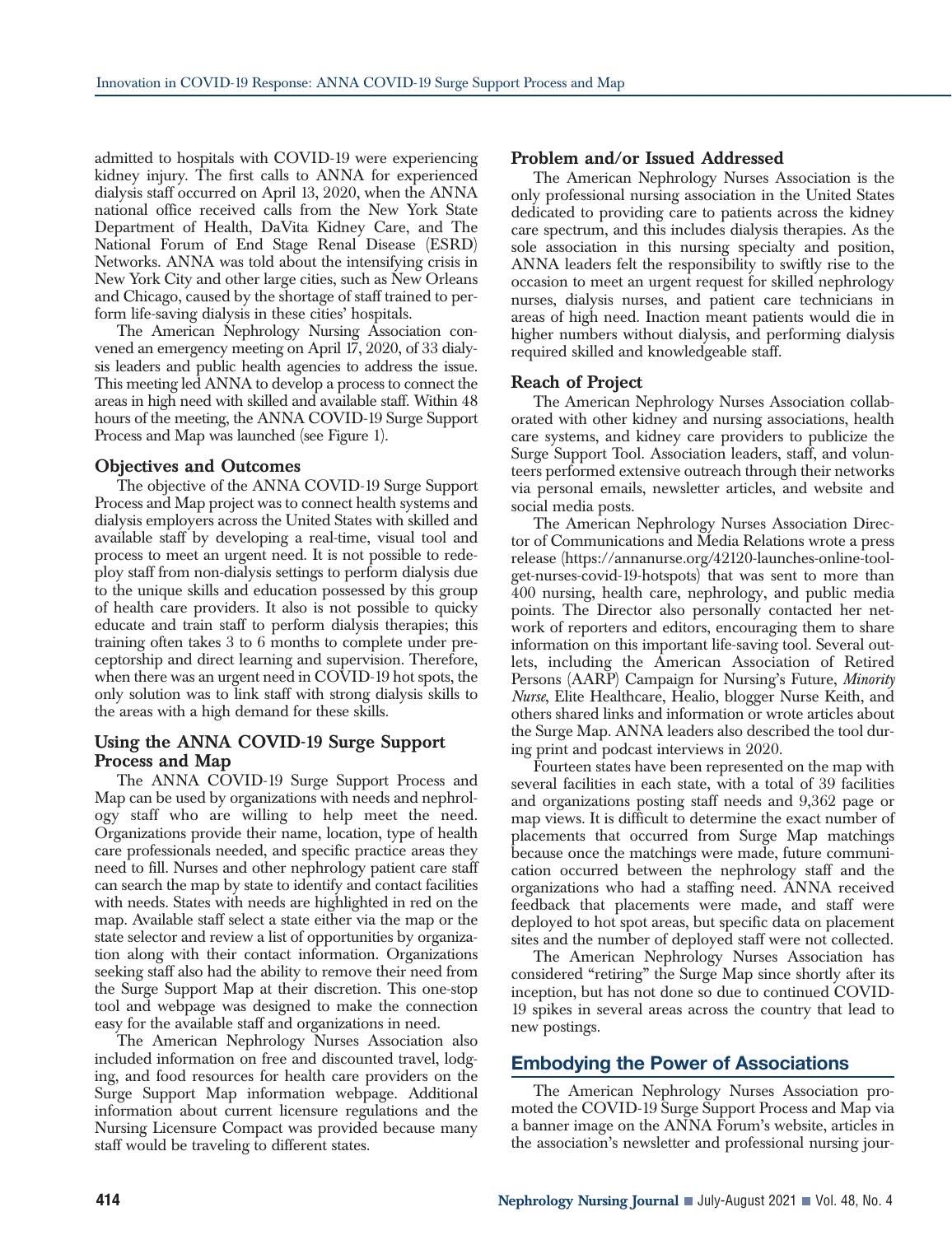## **Figure 1 ANNA COVID-19 Surge Support Process and Map**

# **Nephrology Nursing COVID-19 Surge Support**

## Nephrology Nurses Needed for COVID-19 Hot Spots Across the U.S.

The American Nephrology Nurses Association (ANNA) has heard from kidney organizations and healthcare providers across the United States about the dire need for nephrology nurses, advanced practice nurses, and patient care technicians to provide care to patients with kidney failure (including dialysis) in COVID-19 hot spots. ANNA has developed the tool below that identifies areas in need.

States highlighted in red below are designated as areas of need. Simply select the state (either via the map or the state selector) where you would be willing to lend a hand and you will see a list of opportunities. Click an opportunity for more details and for information on how to contact the organization.

For information about current licensure regulations and the Nursing Licensure Compact, visit the NCSBN Nursing Licensure Compact page.

**NCSBN Nursing Licensure Compact Information** 

## In This Together!

The American Nephrology Nurses Association

**State** 

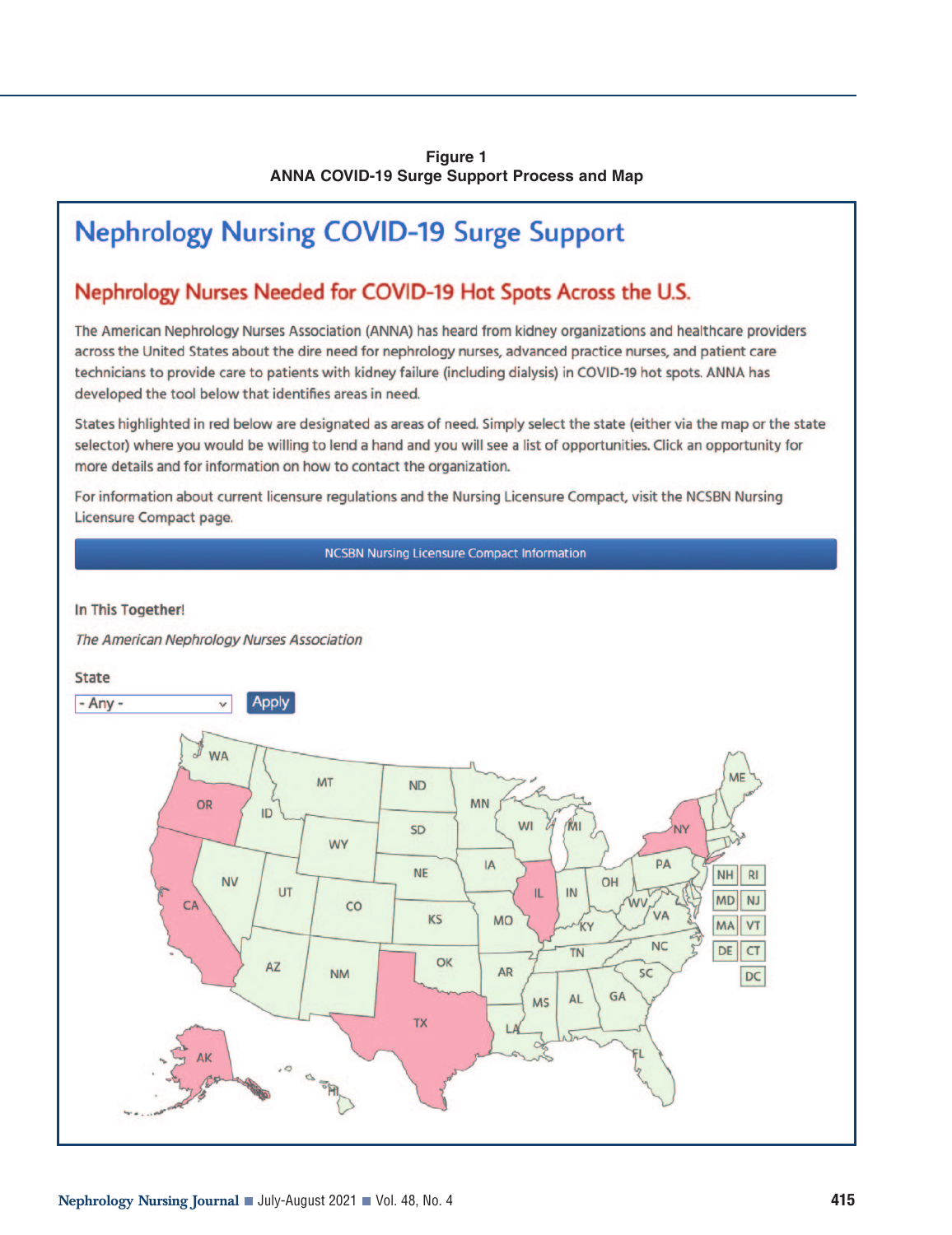



nal, a banner during two 2020 virtual conferences, announcements on webinars, and by sending a link directly to other associations, such as the American Society of Nephrology, the American Nurses Association, the Renal Healthcare Association, the National Forum of ESRD Networks, and many additional nursing and kidney community contacts. ANNA also engaged with the American Society of Nephrology (ASN) and the Renal Healthcare Association (RHA) to share COVID-19 and kidney disease information via webinars and email blasts.

Announcements about the COVID-19 Surge Support Process and Map were made prior to webinars in April, May, and June 2020 provided by ANNA, ASN, and RHA. In July 2020, ANNA's Executive Director was invited to present information to The National Forum of ESRD Networks on the goals and reach of the COVID-19 Surge Support Process and Map. The National Forum of ESRD Networks is a group of 18 ESRD organizations under contract to the Centers for Medicare and Medicaid Services that serve as liaisons between the Federal Government and the providers of ESRD services. ANNA is also a member of the Kidney Community Emergency Response (KCER) Program, under the contract with the Centers for Medicare & Medicaid Services. KCER aims to provide timely emergency preparedness, response, and recovery for the kidney community. ANNA's liaison to KCER provided information and updates on the Surge Map during monthly meetings.

## **The Need for the ANNA COVID-19 Surge Support Project and Map Continues**

While the original plan assumed the Surge Map would only be needed for a short time, the need has continued, and at times, expanded. As a result, ANNA continues to house the Surge Map on the association's primary COVID-19 web page and the Surge Map webpage. As cases of COVID-19 surged in 2020-2021, ANNA saw webpage activity increase as more facilities posted needs. During times when COVID-19 leveled off, the organizations would remove their facility's needs from the map.

## **Recognition**

In August 2021, the American Society of Association Executives (ASAE) named ANNA a 2021 "Power of A" Gold Award winner for its ANNA COVID-19 Surge Support Project and Map. The ASAE "Power of A" Awards recognize and celebrate the extraordinary contributions associations make to society by enriching lives, creating a competitive workforce, preparing society for the future, driving innovation, and making a better world.

## **Conclusion**

The American Nephrology Nurses Association is the only professional nursing association in the United States that provides care to patients across the kidney care spectrum. ANNA felt the responsibility to swiftly rise to the occasion to meet an urgent request for skilled nephrology nurses, nurses caring for patients requiring dialytic therapies, and patient care technicians in areas of high need.